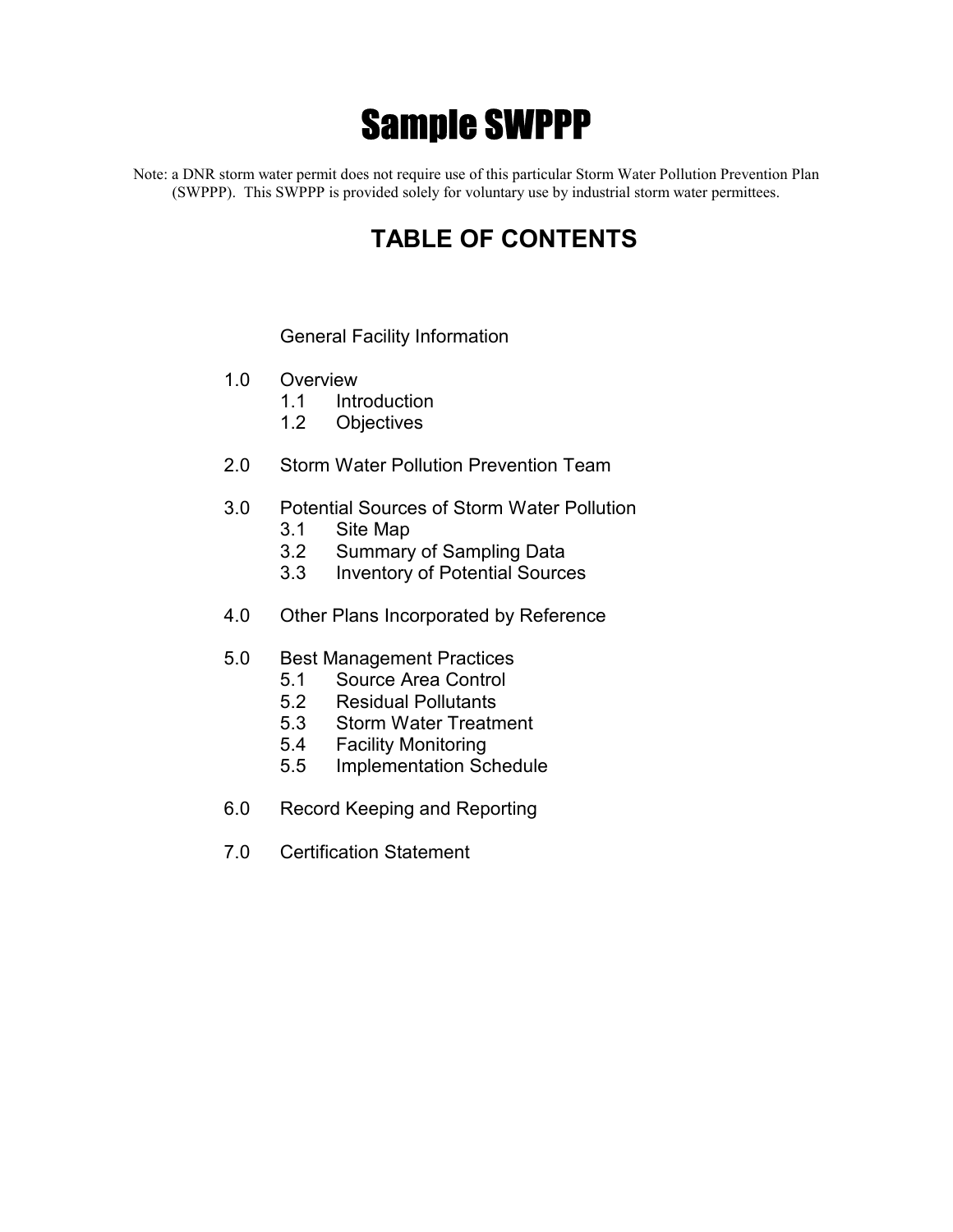# **GENERAL FACILITY INFORMATION**

| Operator:<br><u> 1989 - Johann Barn, amerikan berkema dalam penyanyi dan berkema dalam pengaran berkema dalam pengaran dalam </u><br>(if different from Owner) |  |  |  |  |  |
|----------------------------------------------------------------------------------------------------------------------------------------------------------------|--|--|--|--|--|
| Standard Industrial classification (SIC) Code: _________________________________                                                                               |  |  |  |  |  |
| Permit Information:                                                                                                                                            |  |  |  |  |  |
|                                                                                                                                                                |  |  |  |  |  |
|                                                                                                                                                                |  |  |  |  |  |
|                                                                                                                                                                |  |  |  |  |  |
|                                                                                                                                                                |  |  |  |  |  |
|                                                                                                                                                                |  |  |  |  |  |
| Emergency Contact (preferably on-site):                                                                                                                        |  |  |  |  |  |
|                                                                                                                                                                |  |  |  |  |  |
|                                                                                                                                                                |  |  |  |  |  |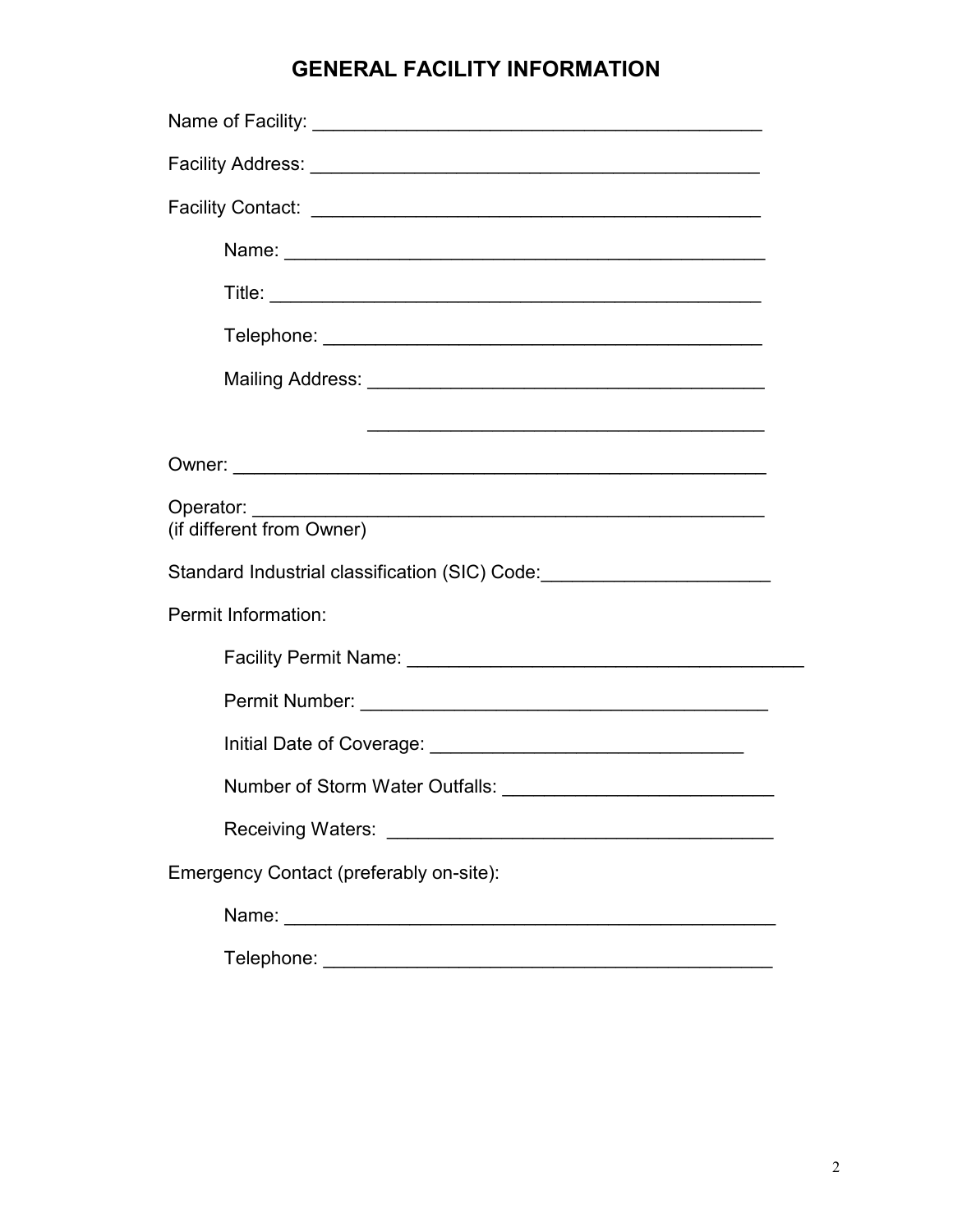# **1.0 OVERVIEW**

# **1.1 INTRODUCTION**

This storm water pollution prevention plan (SWPPP) covers the operations at *insert facility name*. It has been developed as required under Part III of Wisconsin's Pollutant Discharge Elimination System (WPDES) general permit for storm water discharges and in accordance with good engineering practices. This SWPPP describes this facility and its operations, identifies potential sources of storm water pollution at the facility, recommends appropriate best management practices (BMPs) or pollution control measures to reduce the discharge of pollutants in storm water runoff, and provides for periodic review of this SWPPP.

# **1.2 OBJECTIVES**

The primary goal of the storm water permit program is to improve the quality of surface waters by reducing the amount of pollutants potentially contained in the storm water runoff. Industrial facilities subject to industrial storm water WPDES permit (i.e. Tier 1, Tier 2, scrap recycling or vehicle parts dismantling permits) must prepare and implement a SWPPP for their facility.

This SWPPP will:

- 1. identify sources of storm water and non-storm water contamination to the storm water drainage system;
- 2. identify and prescribe appropriate "source area control" type best management practices designed to prevent storm water contamination from occurring;
- 3. identify and prescribe "storm water treatment" type best management practices to reduce pollutants in contaminated storm water prior to discharge;
- 4. prescribe actions needed either to bring non-storm water discharges under WPDES permit or to remove these discharges from the storm drainage system;
- 5. prescribe an implementation schedule so as to ensure that the storm water management actions prescribed in the Storm Water Pollution Prevention Plan are carried out and evaluated on a regular basis.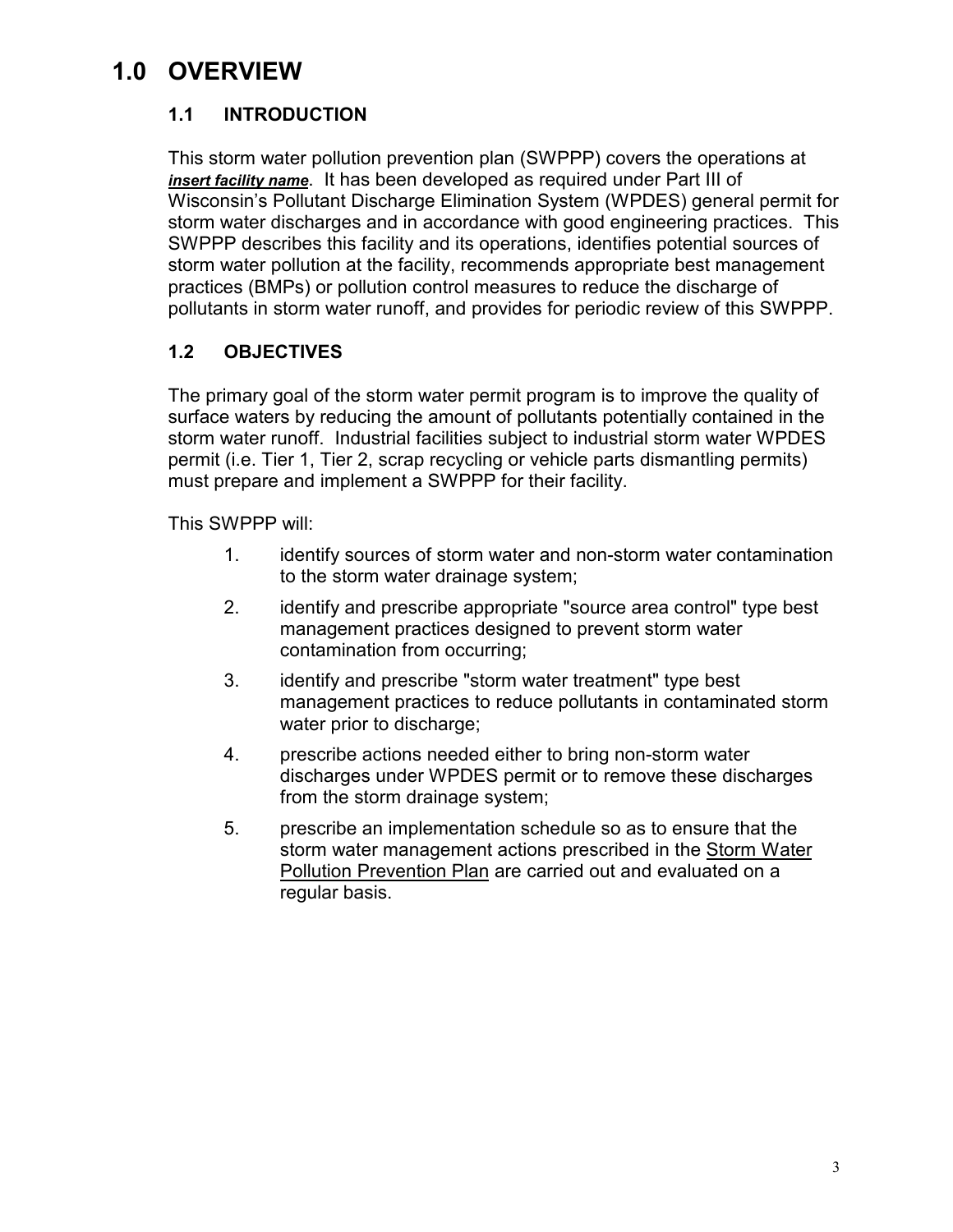# **2.0 STORM WATER POLLUTION PREVENTION TEAM**

The storm water pollution prevention team is responsible for developing, implementing, maintaining, and revising this SWPPP. The members of the team are familiar with the management and operations of *insert facility name.*

*Identify by job title the person in charge* of all aspects of SWPPP development and implementation. The member(s) of the team and their responsibilities (i.e. implementing, maintaining, record keeping, submitting reports, conducting inspections, employee training, conducting the annual compliance evaluation, testing for non-storm water discharges, signing the required certifications) are as follows:

| <b>Name &amp; Title</b> | <b>Responsibility</b> |
|-------------------------|-----------------------|
|                         |                       |
|                         |                       |
|                         |                       |
|                         |                       |
|                         |                       |
|                         |                       |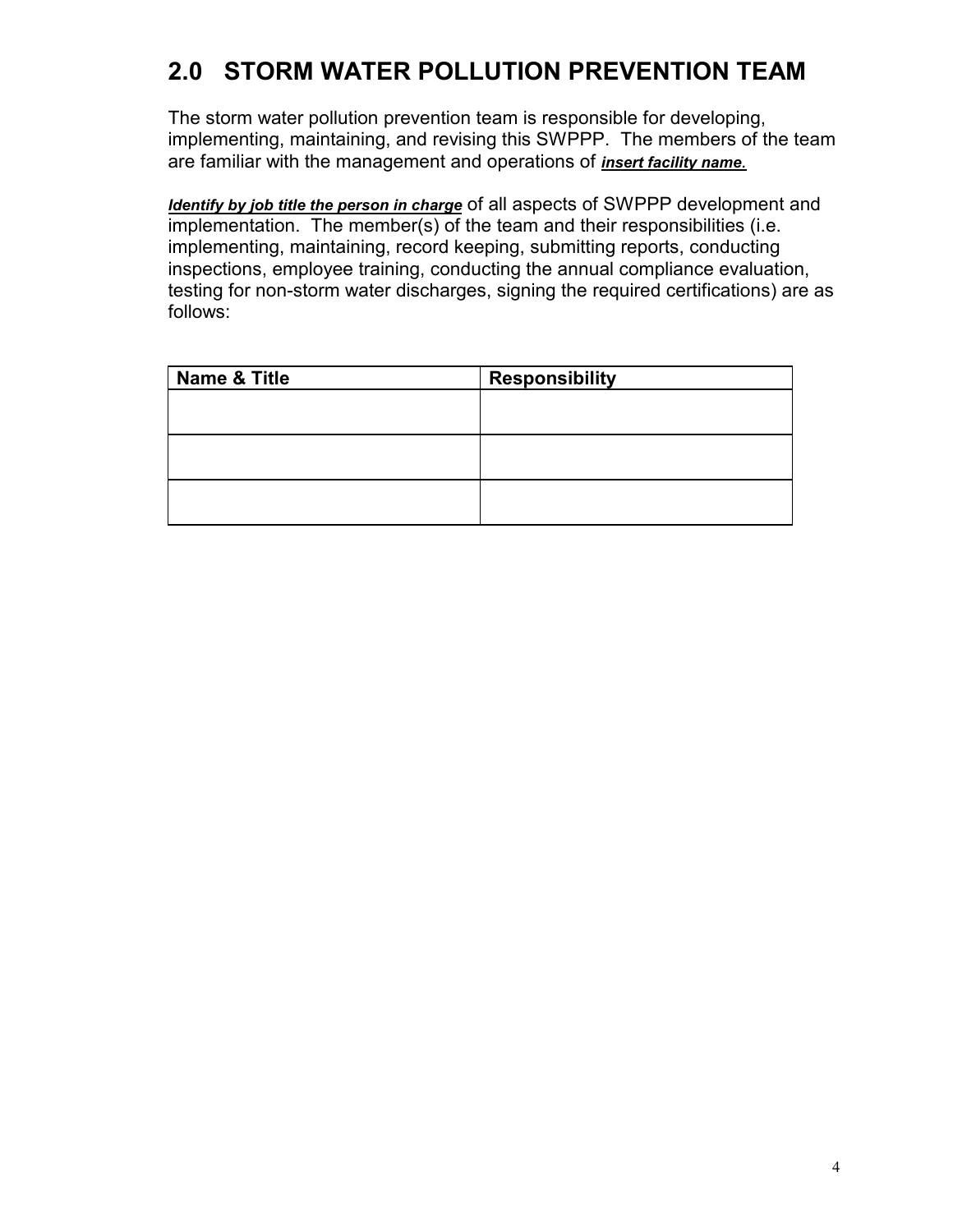# **3.0 POTENTIAL SOURCES OF POLLUTANTS**

### **3.1 SITE MAP**

Figure 1 (attached) presents a site map of the facility showing the following features as required by the permit:

- $\triangleright$  the facility property boundaries;
- $\triangleright$  a depiction of the storm drainage collection and disposal system, including all known surface and subsurface conveyances, with the conveyances named;
- $\triangleright$  any secondary or other containment structures;
- $\triangleright$  the location of all outfalls, including outfalls recognized as permitted outfalls under another WPDES permit, numbered for reference, that discharge channelized flow to surface water, groundwater, or wetlands;
- $\triangleright$  the drainage area boundary for each storm water outfall;
- $\triangleright$  the surface area in acres draining to each outfall, including the percentage that is impervious such as paved, roofed, or highly compacted soil and the percentage that is pervious such as grassy areas and woods; existing structural storm water controls;
- $\triangleright$  the name and location of receiving waters
- $\triangleright$  and the location of activities and materials that have the potential to contaminate storm water shall also be depicted on the drainage base map.

### **3.2 SUMMARY OF SAMPLING DATA**

The following is a summary of the chemical outfall sampling data available for *insert facility name*

*Note: Not all facilities will have sampling data available. If there is data available it is to be included in the SWPPP. If there is no data available, please state that in this section.*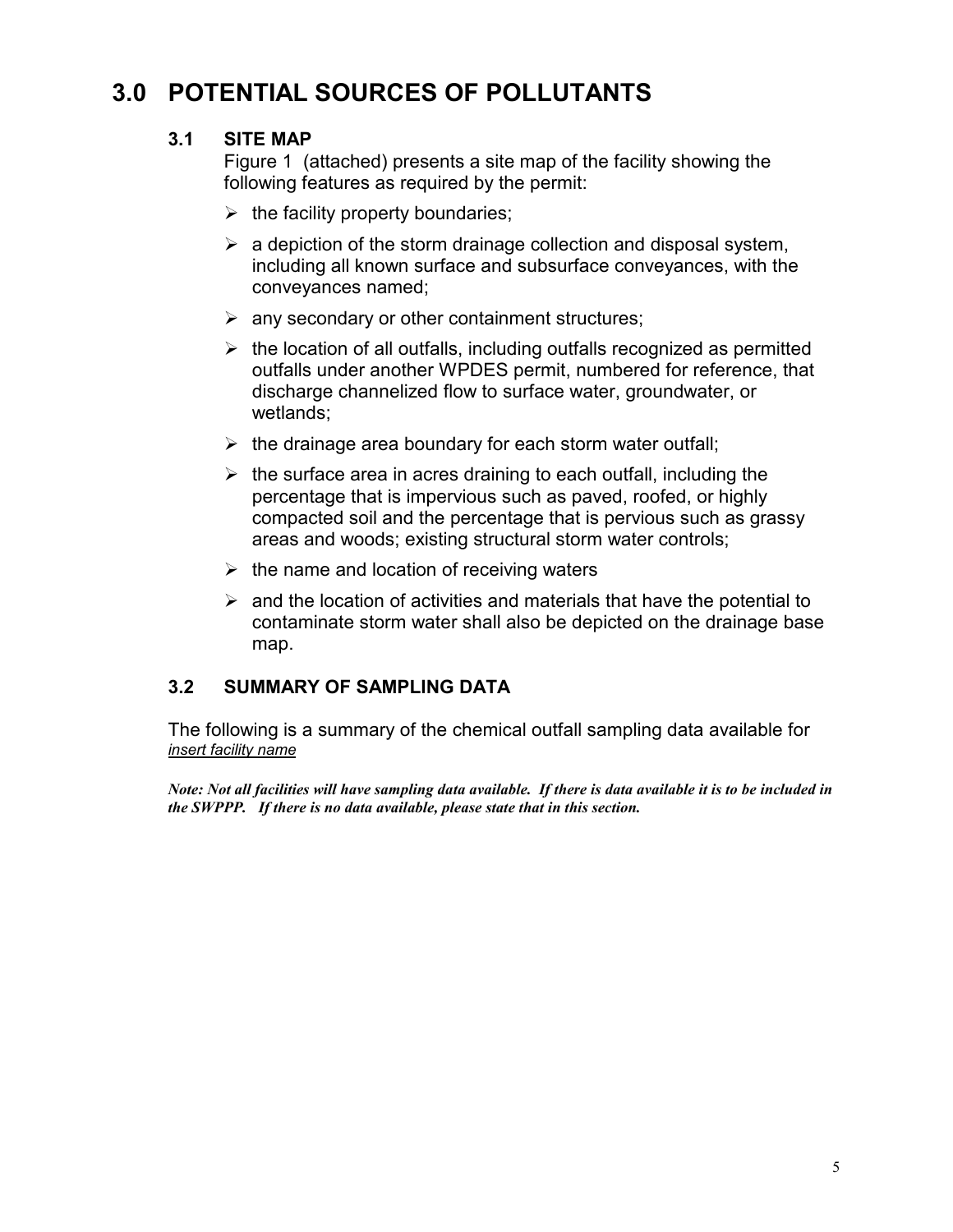# **3.3 INVENTORY OF POTENTIAL SOURCES OF CONTAMINATION**

The following have been identified as potential sources of stormwater contamination.

*Select and expand as appropriate. Include the ways in which these materials might be exposed to the storm water runoff. And identify the outfalls from which the materials may be discharged if a release should occur.*

- outdoor manufacturing areas;
- rooftops contaminated by industrial activity or a pollution control device;
- areas of significant soil erosion;
- industrial plant yards;
- storage and maintenance areas for material handling equipment;
- immediate access roads and rail lines;
- material handling sites (storage loading, unloading, transportation, or, conveyance of any raw material, finished product, intermediate product, by-product or waste;
- shipping and receiving areas;
- manufacturing buildings;
- residual treatment, storage, and disposal sites;
- storage areas (including tank farms) for raw products materials, finished and intermediate;
- refuse sites:
- disposal or application of wastewater;
- areas containing residual pollutants from past industrial activity, spills and leaks;
- vehicle maintenance and cleaning areas;
- any other areas capable of contaminating storm water runoff**.**

# **4.0 OTHER PLANS INCORPORATED BY REFERENCE**

The following plan(s) is/are incorporated into the SWPPP by reference.

*Examples include: Preparedness, Prevention and Contingency Plan (40 Code of Federal Regulations [CFR] 264 and 256), Spill Control and Countermeasures Requirement (40 CFR 112), National Pollutant Discharge Elimination System (NPDES) Toxic Organic Management Plan (40 CFR 413, 433, 469) and Occupational Safety and Health Administration (OSHA) Emergency Action Plan (29 CFR 1910), Preventative Maintenance Plan*

# **5.0 BEST MANAGEMENT PRACTICES**

Storm water management controls, or best management practices (BMPs), will be implemented to reduce the amount of pollutants in storm water discharged from *insert facility name*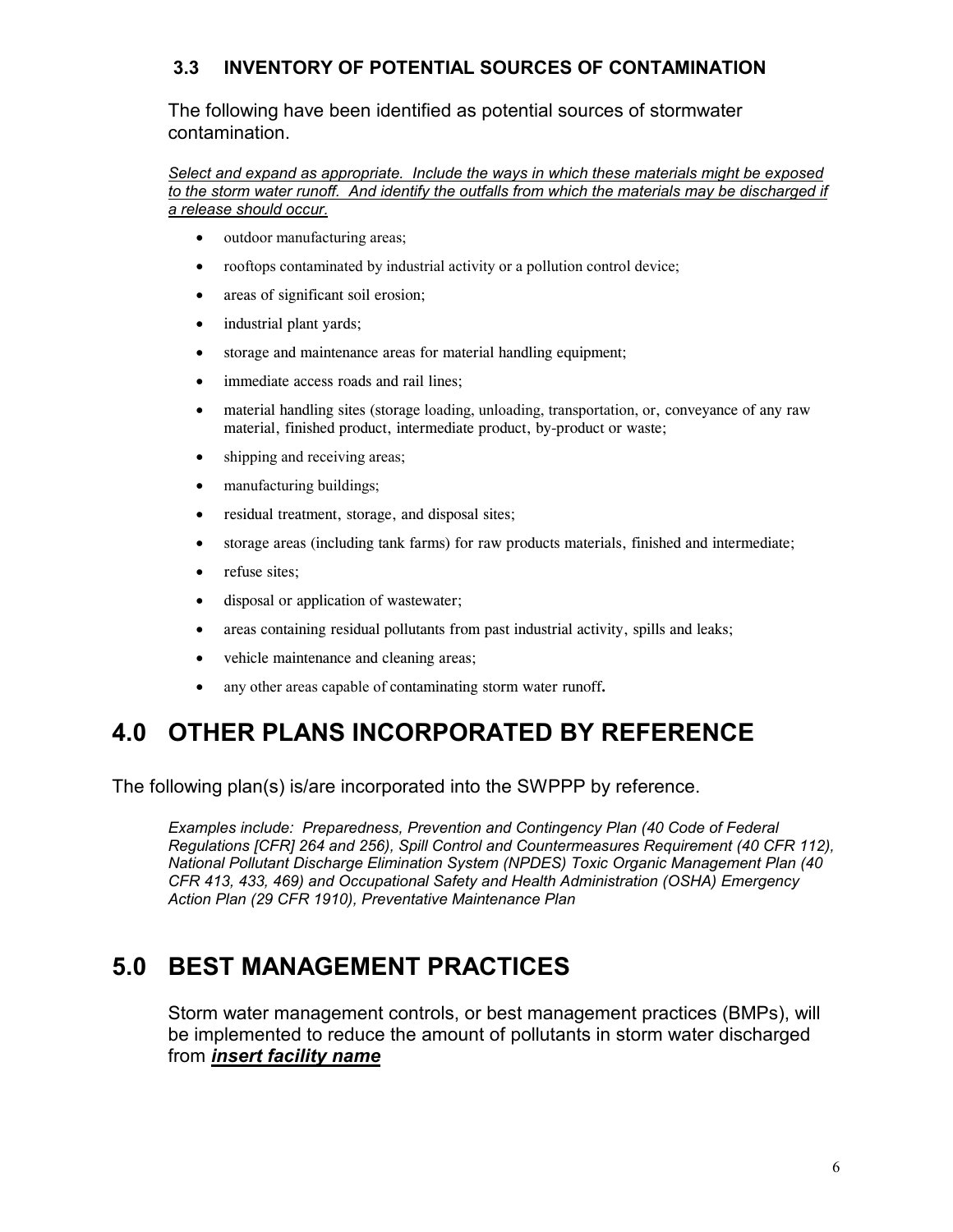# **5.1 SOURCE AREA CONTROL**

To the maximum extent practicable, and to the extent it is cost effective, the use of source area control best management practices designed to prevent storm water from becoming contaminated will be used. Source area control best management practices that are either proposed or in place are indicated on the attached drainage base map described in subsection (3.1).

#### **Erosion Control Measures**

Areas prone to soil erosion shall be protected, and the soil kept out of the storm water discharge.

*Note: Erosion control measures to be considered are reconstruction of slopes, seeding bare areas, diversion of runoff, paving traveled areas, trapping sediment, protecting inlets and preventing tracking.*

#### **Good Housekeeping**

Good housekeeping practices are designed to maintain a clean and orderly work environment. This will reduce the potential for significant materials to come in contact with storm water.

The follow practices are included in our good housekeeping routine. (Examples: keeping the pump area clean, keeping an accurate inventory, sweeping paved areas and floors, picking up repair facilities, etc.)

| <b>Area/Equipment</b> | <b>Tasks</b> | <b>Frequency</b> |
|-----------------------|--------------|------------------|
|                       |              |                  |
|                       |              |                  |
|                       |              |                  |
|                       |              |                  |

#### **Preventive Maintenance**

Preventive Maintenance involves the regular inspection, testing, and cleaning of facility equipment and operational systems. These inspections will help to uncover conditions that might lead to a release of materials. Thus, allowing for maintenance to prevent such a release.

The following equipment/activities will be included in the preventive maintenance program. (Examples: fuel pumps, storage tanks for waste fluids, all structural controls, etc.)

| <b>Equipment</b> | Tasks | <b>Frequency</b> |
|------------------|-------|------------------|
|                  |       |                  |
|                  |       |                  |
|                  |       |                  |
|                  |       |                  |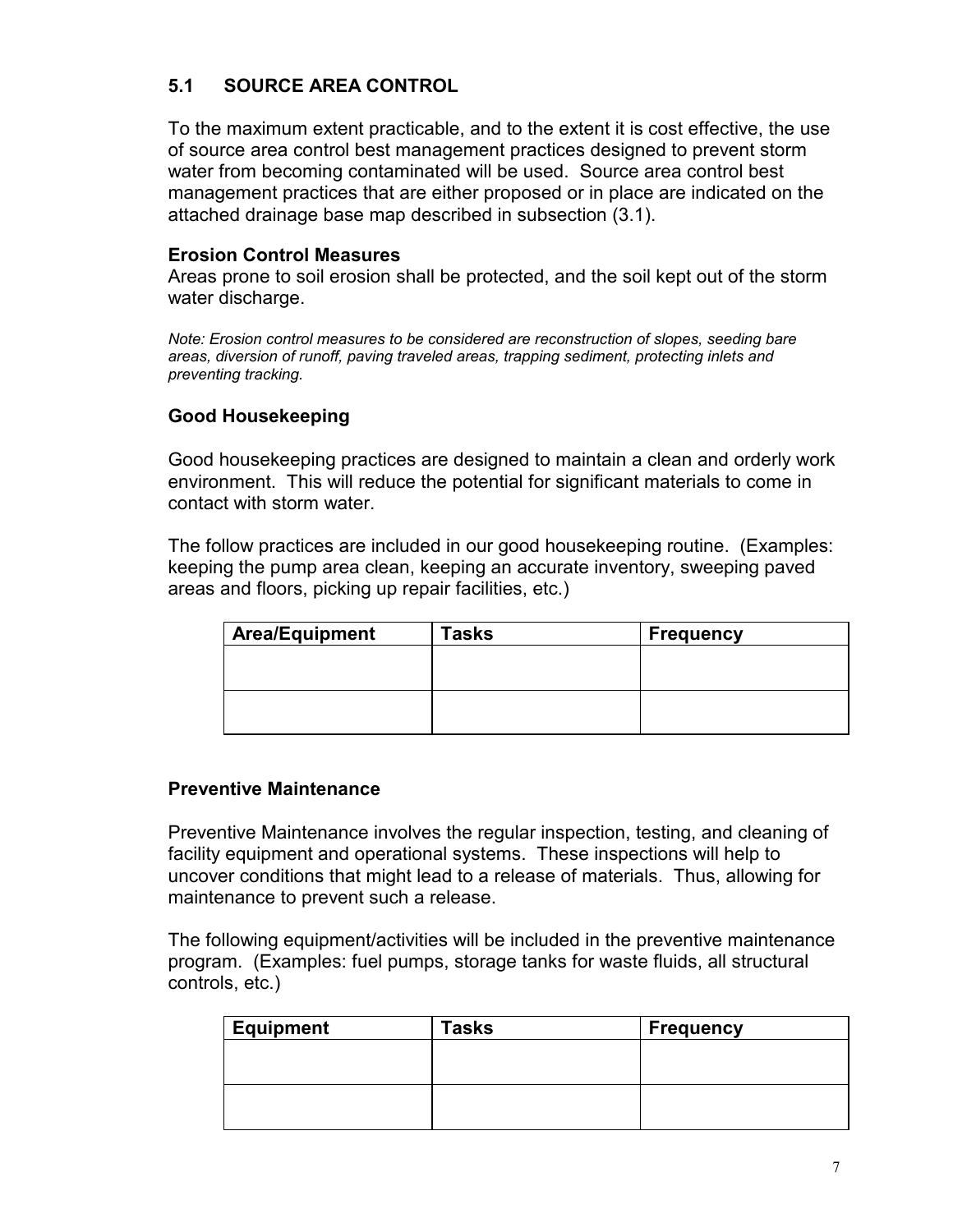### **Quarterly Visual Comprehensive Inspections**

The permit requires a quarterly inspection of the stormwater runoff. These inspections must be conducted during a runoff event. Records of the inspections must be kept on file with the SWPPP. The water must be checked for physical properties such as odor, color, turbidity, suspended solids, or foam.

#### **Spill Prevention and Response Procedures**

Spills and leaks together are the largest industrial source of storm water pollution. Thus, this SWPPP specifies material handling procedures and storage requirements for significant materials. Equipment and procedures necessary for cleaning up spills and preventing the spilled materials from being discharged have also been identified. All employees have been made aware of the proper procedures.

The following procedures have been developed for spill response for our facility. (Examples of areas to include: pumping station, maintenance and repair areas, wash areas, etc.)

| <b>Area</b> | <b>Materials Present</b><br><b>Response Plan Location</b> |  |
|-------------|-----------------------------------------------------------|--|
|             |                                                           |  |
|             |                                                           |  |
|             |                                                           |  |
|             |                                                           |  |

### **Employee Training**

*Note: Employee training should be a major component in ensuring the success of the facilities SWPPP. The more knowledgeable all employees are about the facility's SWPPP and what is expected of them, the greater the chance that the plan will be successful.*

The following is a description of the employee training programs to be implemented to inform appropriate personnel at all levels of responsibility of the components and goals of the SWPPP. (Examples: good housekeeping practices, spill prevention and response procedures, waste minimization practices, informing customers of facility policies, etc.)

| Topic | <b>Employees Included</b> | Frequency |
|-------|---------------------------|-----------|
|       |                           |           |
|       |                           |           |
|       |                           |           |
|       |                           |           |

#### **Bulk Storage**

Bulk storage piles will be managed following the best management practices described in WDNR publication "Storage Pile Best Management Practices" WT-468-96.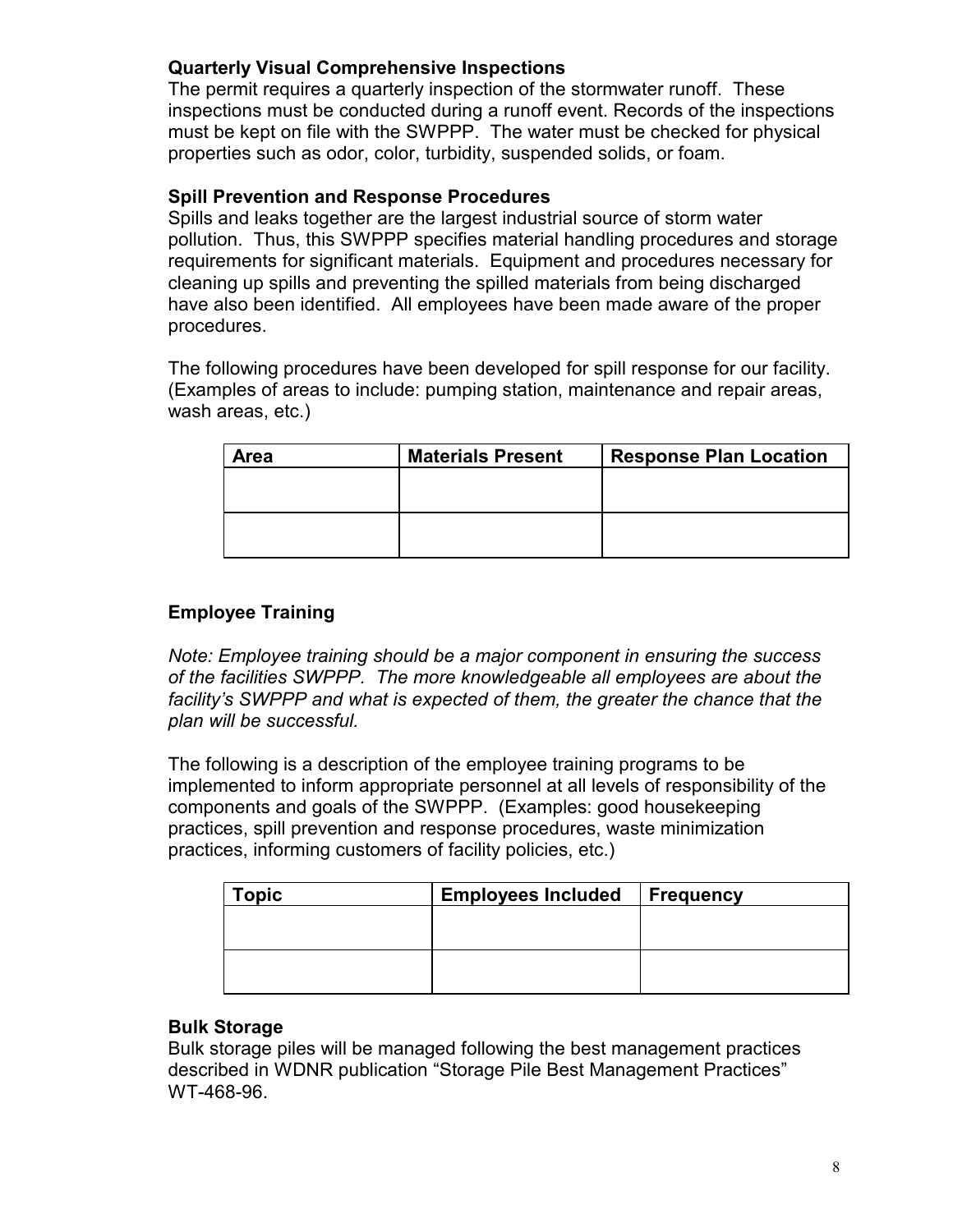# **5.2 RESIDUAL POLLUTANTS**

After the implementation of the non-structural controls, the following significant materials are expected to be present in the storm water discharge. These materials will be addressed through the use of structural controls. The potential For the following chemicals to be present must be evaluated.

Any pollutant that has an effluent limit in any discharge permit issued to this facility.

Any pollutant contained in a categorical effluent limit for this facility.

Any SARA 313 chemicals on the property to contaminate stormwater must be evaluated. The listing of SARA 313 chemicals may be found at **<http://www.epa.gov/ceppo/pubs/title3.pdf>**

Any toxic or hazardous pollutant from present or past activity at the site which could be in contact with precipitation or storm water runoff and thus be discharged to the waters of the State and is not regulated by any other environmental program.

Oil and Grease, pH, total suspended solids, 5 day Biological oxygen demand, and chemical oxygen demand.

After the implementation of non-structural controls the following materials are expected to still be present in the storm water being discharged from the facility. (If there will be no significant materials present after the implementation of nonstructural controls, state that in this section.)

| <b>Material</b> | Location | <b>Outfall</b> | <b>Planned Control Measure</b> |
|-----------------|----------|----------------|--------------------------------|
|                 |          |                |                                |
|                 |          |                |                                |
|                 |          |                |                                |
|                 |          |                |                                |

### **5.3 STORMWATER TREATMENT BEST MANAGEMENT PRACTICES**

Structural control measures may be necessary to control pollutants that are still present in the storm water after the non-structural controls have been implemented. These types of controls are physical features that control and prevent storm water pollution. They can range from preventive measures to collection structures to treatment systems. Structural controls will require construction of a physical feature or barrier. (If no structural control measures are needed at the facility, state that in this section).

#### **Preventive Measures**

Preventive measures are controls that are intended to prevent the exposure of storm water to contaminates.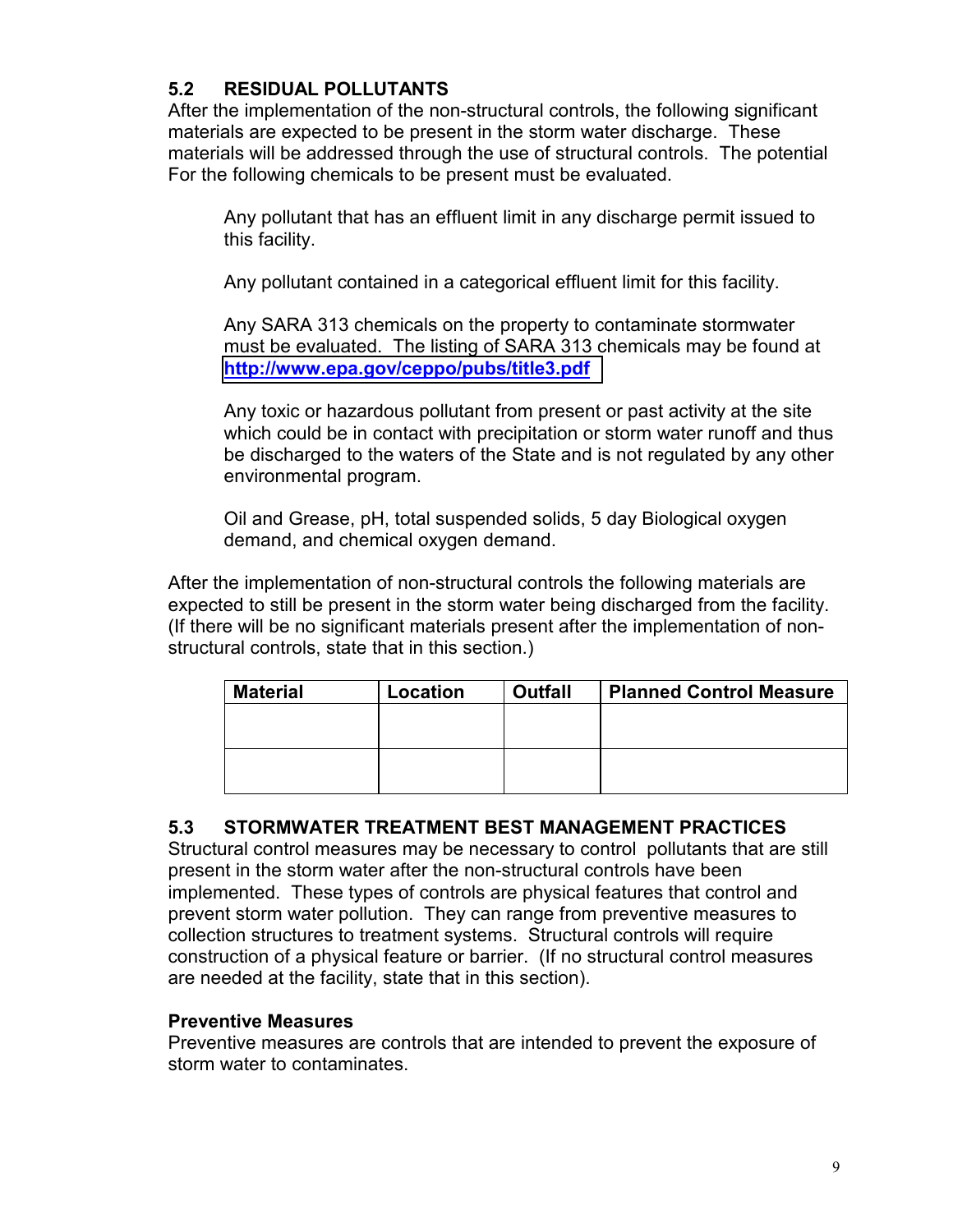The following preventive measures have been chosen for this facility. (Examples: signs and labels, safety posts, fences, a security system, coverings over areas of concern, etc.)

| <b>Area</b> | <b>Material</b> | <b>Control Measure</b> |
|-------------|-----------------|------------------------|
|             |                 |                        |
|             |                 |                        |
|             |                 |                        |
|             |                 |                        |

#### **Diversions**

Diversion practices are structures (including grading and paving) that are used to divert storm water away from high risk areas and prevent contaminants from mixing with the runoff, or to channel contaminated storm water to a treatment facility or containment area.

The following areas are to be protected through the use of diversion structures. (Examples: storage areas, processing areas, past spills, , etc.)

| <b>Area</b> | <b>Material</b> | <b>Control Measure</b> |
|-------------|-----------------|------------------------|
|             |                 |                        |
|             |                 |                        |
|             |                 |                        |
|             |                 |                        |

#### **Containment**

Containment areas are structures designed to hold pollutants or contaminated storm water to prevent it from being discharged to surface waters. These structures can range from drip pans to large containment areas.

Containment structures will be/have been installed in the following areas. (Examples: containment around waste fluid storage areas, drip pans under valves and pipe connections, curbing around dismantling areas or parts storage areas, etc.)

| <b>Area</b> | <b>Material</b> | <b>Control Measure</b> |  |
|-------------|-----------------|------------------------|--|
|             |                 |                        |  |
|             |                 |                        |  |
|             |                 |                        |  |
|             |                 |                        |  |

#### **Other Controls**

There are other control measures that can be used that may not fit into one of the previously mentioned categories. The use of such controls is encouraged.

The following additional controls have to be used at the facility. (Examples: sumps, oil/water separators, sand filters, vegetative filters, basins [collection, retention, detention], reduce, reuse. and recycle materials, etc.)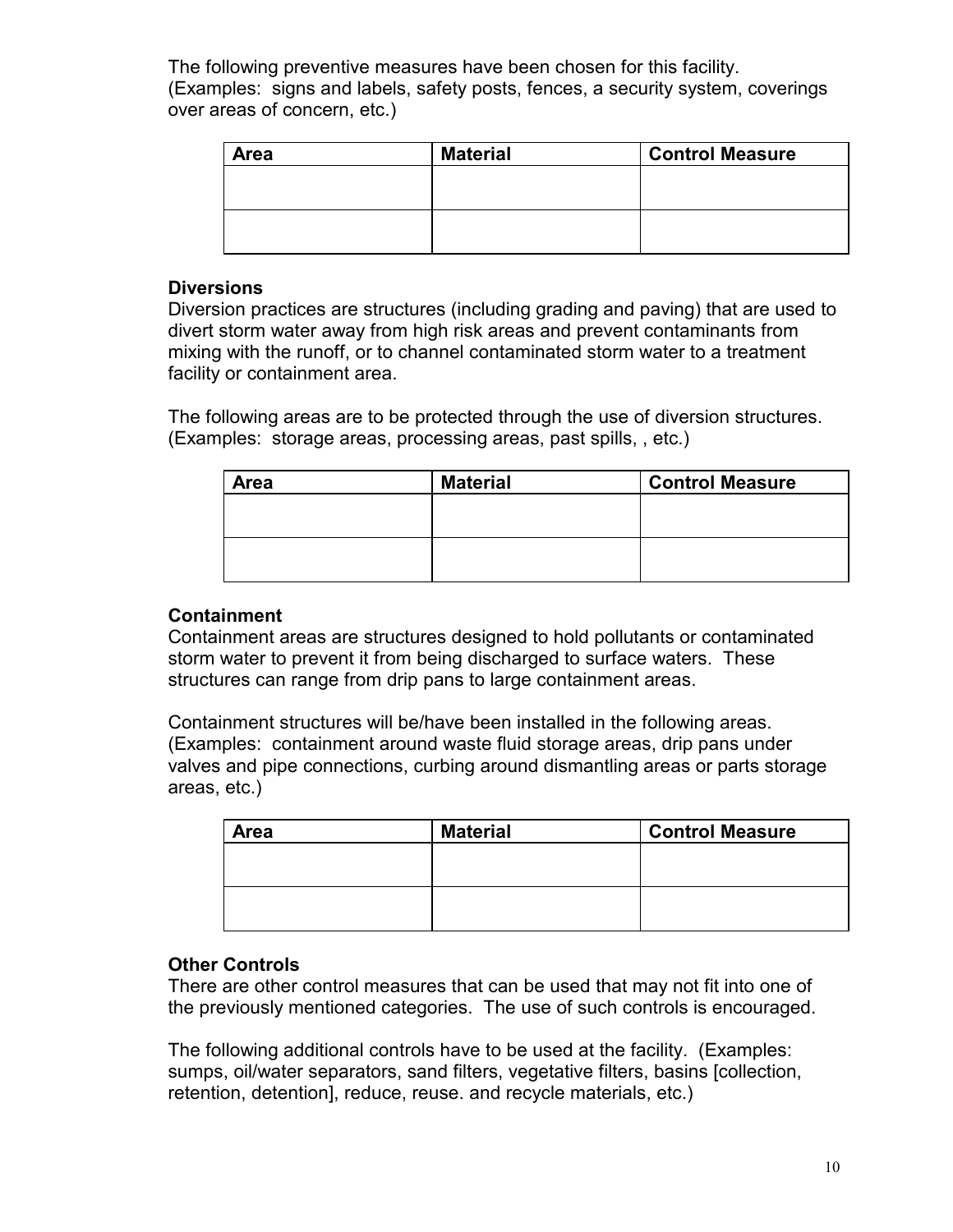| <b>Area</b> | <b>Material</b><br><b>Control Measure</b> |  |  |
|-------------|-------------------------------------------|--|--|
|             |                                           |  |  |
|             |                                           |  |  |
|             |                                           |  |  |
|             |                                           |  |  |

# **5.4 Facility Monitoring**

Monitoring includes site inspections as well as the collection and analysis of storm water samples. The purpose of monitoring is to: a) evaluate storm water outfalls for the presence of non-storm water discharges , and b) evaluate the effectiveness of the companies pollution prevention activities in controlling contamination of storm water discharges. Monitoring must include:

### **NON-STORM WATER DISCHARGES**

All storm water outfalls shall be evaluated for non-storm water contributions to the storm drainage system for the duration of this permit. Any monitoring shall be representative of non-storm water discharges from the facility. Any unauthorized storm water discharges must be eliminated, or covered under another WPDES permit. The following is a list of non-storm water discharges or flows that are not considered illicit (unless identified as a significant source of contamination).

water line flushing, landscape irrigation, diverted stream flows, uncontaminated groundwater infiltration, uncontaminated pumped groundwater, discharges from potable water sources, foundation drains, air conditioning condensation, irrigation water, lawn watering, individual residential car washing, flows from riparian habitats and wetlands, de-chlorinated swimming pool water, street wash water, and fire fighting.

1) Evaluations shall take place during dry periods, and may include either end of pipe screening or detailed testing of the storm sewer collection system.

2) Either of the following monitoring procedures is acceptable:

a) A detailed testing of the storm sewer collection system may be performed. Acceptable testing methods include dye testing, smoke testing, or video camera observation. A re-test shall be done every 5 years or a lesser period as deemed necessary.

b) End of pipe screening shall consist of visual observations made at least twice per year at each outfall of the storm sewer collection system. Instances of dry weather flow, stains, sludge, color, odor, or other indications of a non-storm water discharge shall be recorded;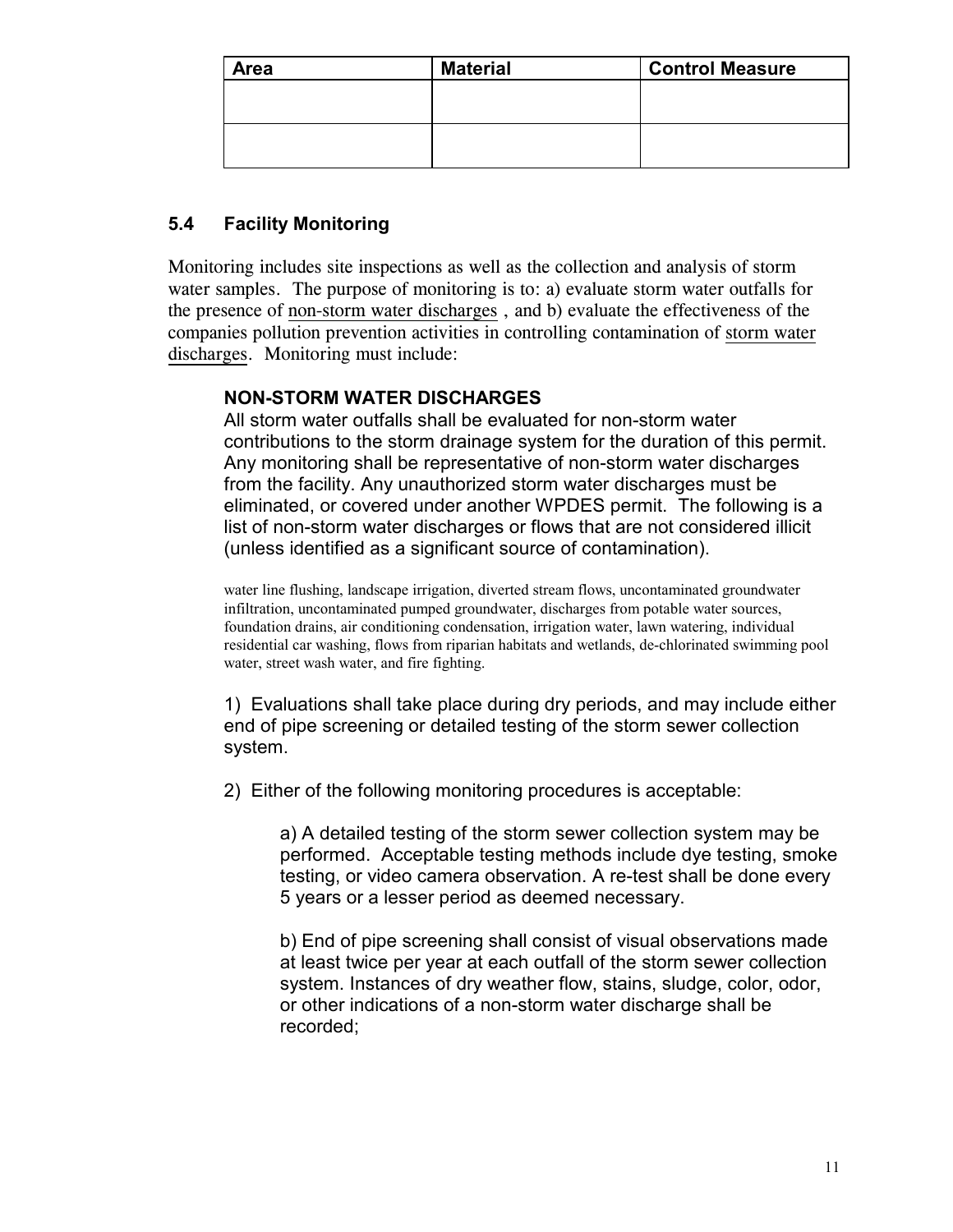The following table summarizes the evaluation results.

|  |  | Date   Outfall   Method   Evaluator   Observations (are there any non-storm water<br>discharges? Authorized or unauthorized?) | ∣Date<br><b>Corrected</b> |
|--|--|-------------------------------------------------------------------------------------------------------------------------------|---------------------------|
|  |  |                                                                                                                               |                           |
|  |  |                                                                                                                               |                           |

If outfalls cannot be evaluated for non-storm water discharges *Identify by job title the authorized representative* shall sign a statement certifying an inability to comply with this requirement, and include a copy of the statement in the SWPPP. In this case, the SWPPP shall be submitted to the department.

# **ANNUAL FACILITY SITE COMPLIANCE INSPECTION**

The *insert position description* shall make an annual inspection to evaluate the effectiveness of the SWPPP. The inspection shall be adequate to verify that the site drainage conditions and potential pollution sources identified in the SWPPP remain accurate, and that the best management practices prescribed in the SWPPP are being implemented, properly operated and adequately maintained. Information reported shall include the inspection date, inspection personnel, scope of the inspection, major observations, and revisions needed in the SWPPP.

# **Quarterly Visual Monitoring**

The *insert position description* shall perform and document quarterly visual inspections of storm water discharge quality at each storm water discharge outfall. Inspections shall be conducted within the first 30 minutes of discharge or as soon thereafter as practical, but not exceeding 60 minutes. The inspections shall include any observations of color, odor, turbidity, floating solids, foam, oil sheen, or other obvious indicators of storm water pollution. Information reported shall include the inspection date, inspection personnel, visual quality of the storm water discharge, and probable sources of any observed storm water contamination.

#### **Annual Chemical Storm Water Sampling** *(note this is for tier 1, scrap recycling and vehicle parts dismantling permit facilities only)*

Within 24 months of the effective date of coverage under the storm water general permit, we shall perform annual chemical storm water sampling at each outfall for those residual pollutants listed in Section 5.2 as required under Part III B  $(2)(g)$  of the permit. Chemical monitoring may be discontinued after submitting the second annual facility site compliance inspection report. The following are specific requirements for chemical storm water monitoring:

(a) Storm water samples shall be collected during the period of March through November from rainfall events that produce greater than 0.1 inch of rainfall and occurs at least 72 hours after a previous rainfall of 0.1 inch or greater.

(b) Storm water samples shall be representative of either: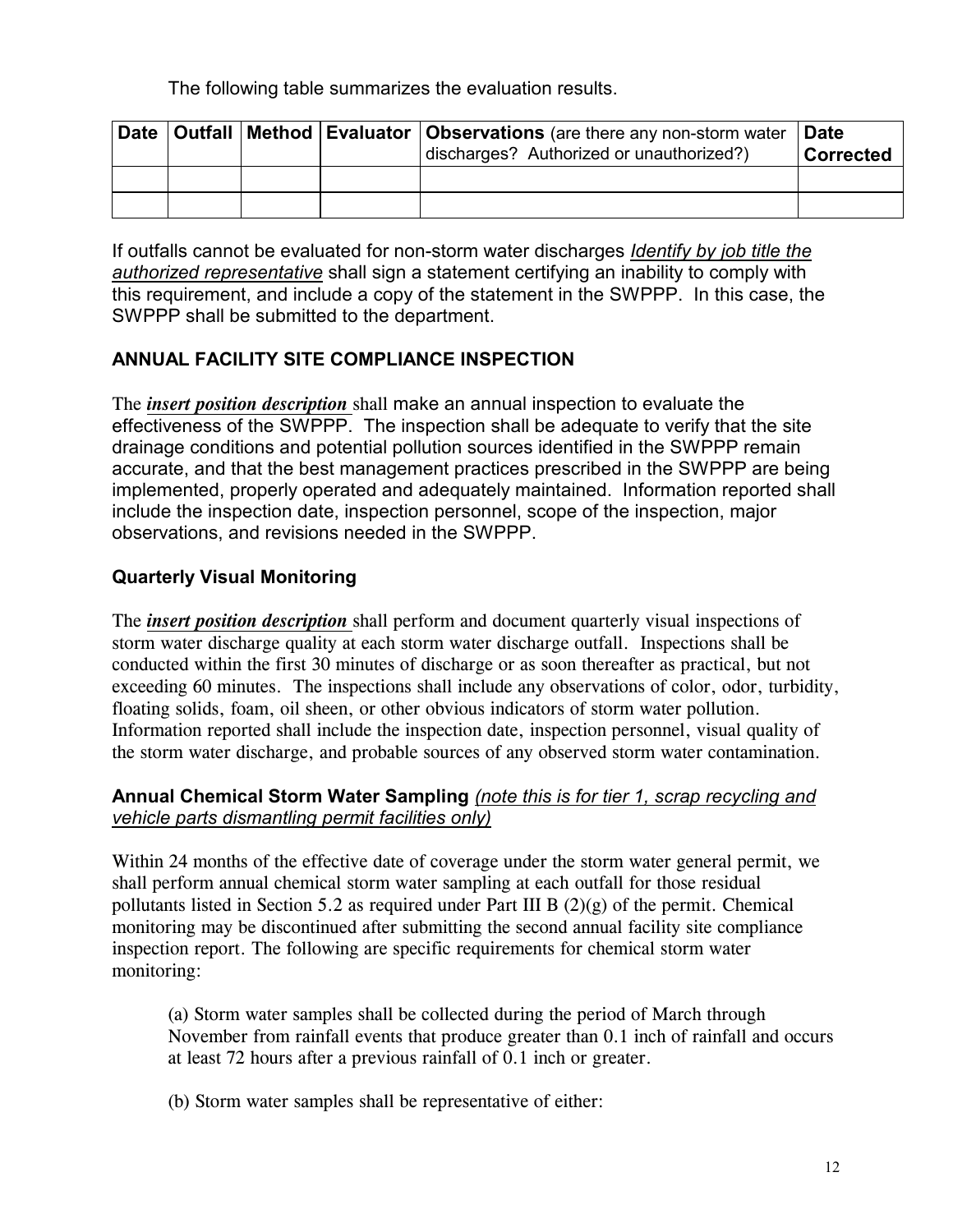1. The "first flush" of storm water runoff from the outfall. Composite samples are required for all pollutants except those for which analytic techniques require grab samples. The composite sample shall be collected during the first 30 minutes of runoff. At least 3 separate samples shall be collected for compositing, and the collection of samples should be evenly spaced throughout the sampling period, or

2. The storm water discharged from a detention pond that has greater than a 24 hour holding time for a representative storm. A grab sample is required for all pollutants. The grab sample shall be representative of the storm water discharge from the pond outfall.

(c) Monitoring samples shall be representative of the volume and nature of the monitored discharge. Analytic testing shall be in conformance with ch. NR 219, Wis. Adm. Code, http://folio.legis.state.wi.us/cgi-

bin/om[\\_isapi.dll?clientID=75986&infobase=code.nfo&jump=ch.%20NR%20219](http://folio.legis.state.wi.us/cgi-bin/om_isapi.dll?clientID=75986&infobase=code.nfo&jump=ch.%20NR%20219) unless an alternate procedure is approved by the department prior to the initiation of sampling.

(d) For each storm water measurement or sample taken, the sampler shall record and submit the following information to the Department of Natural Resources. This information which shall be included in the annual facility site compliance inspection report for the respective year must include:

- 1. The date, exact place, method and time of sampling or measurements;
- 2. The individual who performed the sampling or measurements;
- 3. The date the analysis was performed;
- 4. The individual and laboratory that performed the analysis;
- 5. The analytical techniques or methods used;
- 6. The results of the analysis;

7. The estimated duration of the rainfall event, in hours, and the estimated total amount of precipitation falling during the rainfall event, in inches.

4) Monitoring Waivers. The department may waive specific monitoring requirements for the following reasons:

(a) *Insert Company name* documents that either an employee could not reasonably be present at the facility at the time of the snowmelt or runoff event, or that attempts to meet the monitoring requirement would endanger employee safety or well-being.

(b) *Insert Company name* documents there were no snow melt or runoff events large enough to conduct a quarterly visual inspection at an outfall.

5.5 Implementation Schedule

This SWPPP becomes effective as of *insert date* . The non-structural controls will be implemented by *insert date*. Structural controls will be in place by *insert date*.